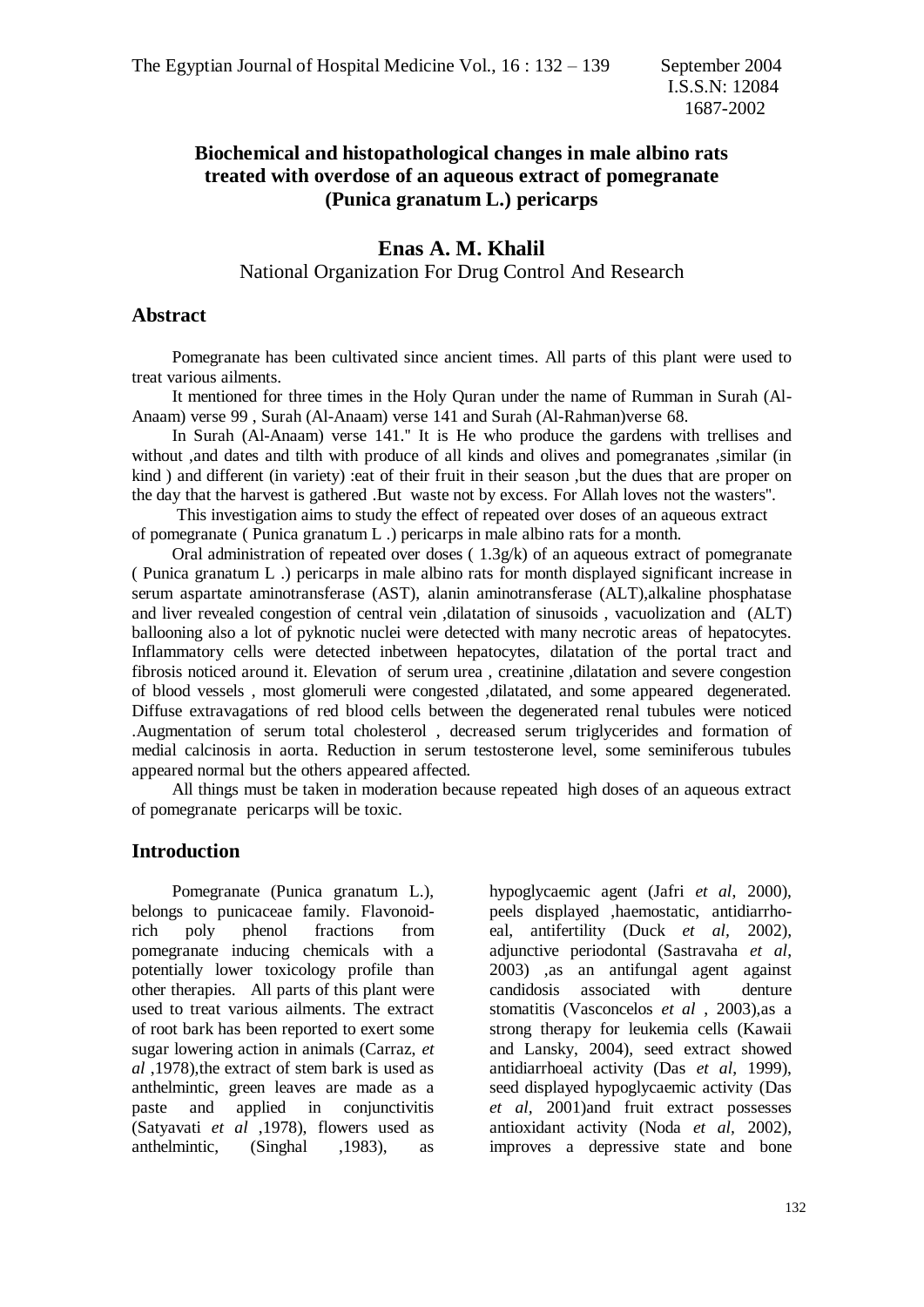properties in menopausal syndrome model (Mori-Okamoto *et al* , 2004), reduced common carotid intimae-media thickness, blood pressure and LDL oxidation ( Aviram *et al*, 2004) and inhibit skin tumorigenesis in mice (Afaq *et al*, 2004).

 In Surah (Al-Anaam) verse 141 God ordered us to eat pomegranate and forbidden to eat excess.

 Vidal *et al*, 2003 recorded that LD50 of pomegranate extract determined in mice was 731mg/k and they added that toxic effects of Punica granatum fruit extract occurred at higher doses than those effective in the models for the treatment of respiratory diseases in Cuban folk medicine.

 All things must be taken in moderation.

 This investigation aims to study the effect of repeated over doses of an aqueous extract of pomegranate ( Punica granatum L.) pericarps in male albino rats for month.

### **Material and methods**

#### **Plant material**

 200ml boiling distilled water was added to5gm powder pomegranate peel, left it for 10 minutes and filtered. The filtrate was dried at 40-45C0 in the incubator .

#### **Animals**

 14 adult male albino rats weighing 120-150g were obtained from breeding in animal lab. histology department in NODCAR. The animals were housed under good hygienic condition, diet and water excess

#### **Experimental design**

 The animals were divided into two groups. Group I, served as control consisted of six rats, group II consisted of 8 animals was given pomegranate aqueous extract (1.3g/k. p.o.) in a dose 3 fold the therapeutic dose (Paget and Barnes,1964)

#### **Blood sampling**

 After 30 days from pomegranate aqueous extract administration, blood samples were collected from retro-orbital vein in the two groups. The blood was

allowed to collect at room temperature and serum obtained after centrifugation was used for determination serum aspartate aminotransferase , alanine aminotransferase (Reitman and Frankle,1957) alkaline phosphtase ( German Society for clinical chemistry,1972) ,urea (Tabacco *et al*, 1979), creatinine (Bartles *et al,*1971) ,total cholesterol (Allain *et al.,* 1974), Triglycerides (Bucolo and David,1973) testosterone was estimated by Kit obtained from IMX Abbott Labs, IL/USA.

 Fresh liver, kidney, aorta samples were collected in formalin 10%. Testes were collected in Bouin' fluid. All samples were stained with H&E.

#### **Statistical analysis**

 All data obtained were analyzed using student't'-test according to Sendecor and Coebram (1969).

# **Results and Discussion**

 Pomegranate juice contains, a wide of polyphenolic compounds including ellagic , gallic ,anthocyanins and tannins especially punicalagin, which is a power antioxidant ,pomegranate showed antioxidant activity three times higher than those of green tea (Schubert etal,1998).Green tea possessed hepatoprotective activity at the therapeutic dose (Peirce,1999), if one consumed the equivalent of 65 g tea leaves /day for 5 years would exhibit liver dysfunction , much astringent tannins ,which can damage the liver and intestine with prolonged use (Pedersen,1998). Duck et al,2002 recommended that tannins should call (poly phenols )useful antioxidant good guys instead of hepatotoxic bad guys, so all things must be taken in moderation.

 The Pomegranate rind contains tannins, anthocynins, flavonoids ,pectins (Nozire and Serpil, 1993), ellagitannins (punicalin , punicalagin , granatin, gallagyldilactone, casurinin,), pedunculagin, tellimagrandin ,corilagin (Satomi *et al,* 1993), ellagic tannins, gallic, ellagic acids , ursolic acid (Ben-Nasr *et al*,1996)and catechin (Chidambara *et al,* 2004) three estrogen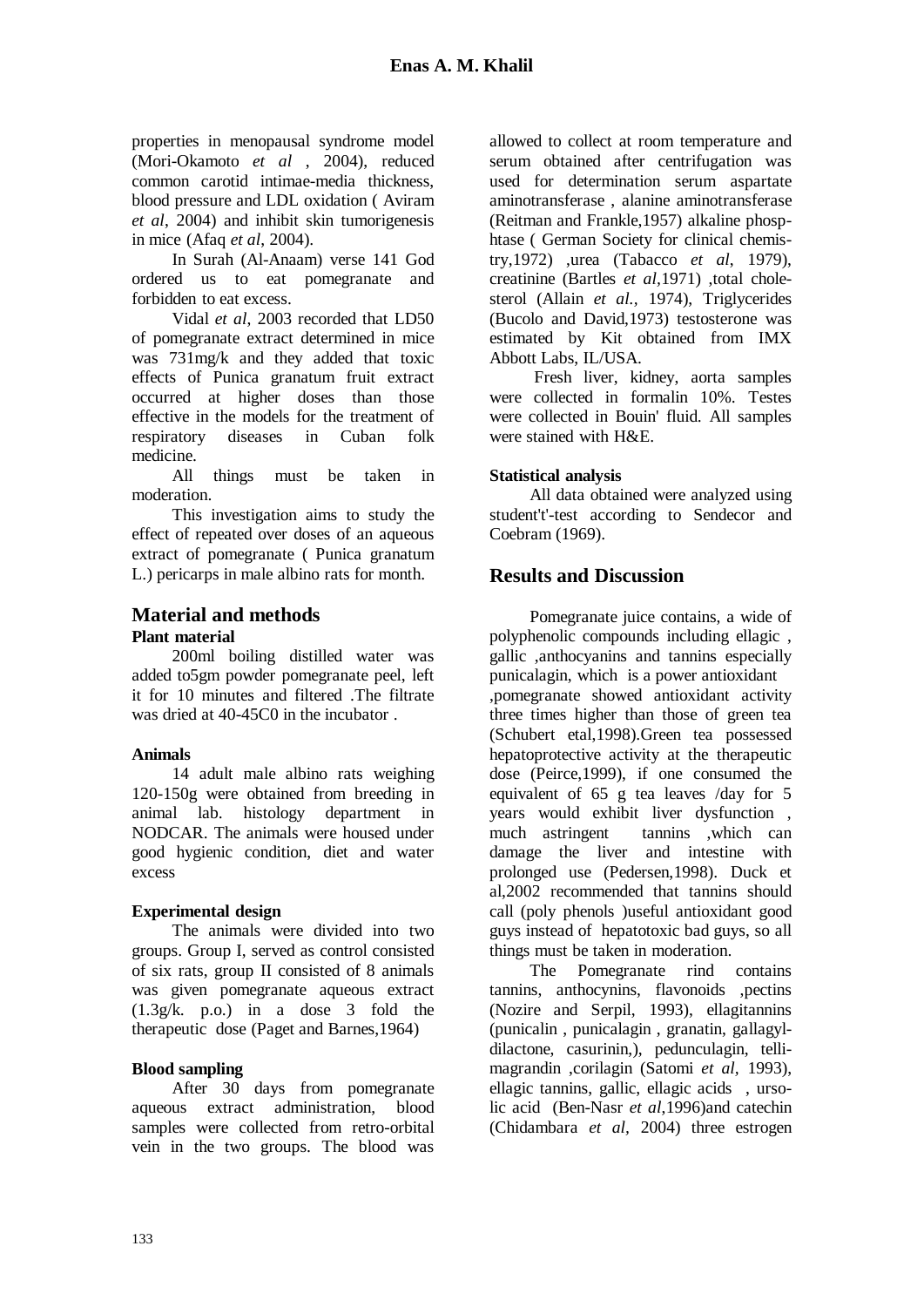compounds luteolin, quercetin and kaempferol (Van-Elswijk *et al*, 2004).

 Pomegranate is known to contain estrogens (estradiol , estrone, estriol) and shows estrogenic activities in mice (Mori-Okamoto et al ,2004).

 It means that pomegranate rind extract contains poly phenolic compounds which behaves like estrogens (kummer *et al,*  2001) and also, it contains estrogens.

 In this investigation, the repeated overdose administration of pomegranate extract pericarps for month in male albino rats led to significant increase in (AST), (ALT) , ALP(table 1) and liver revealed congestion of central vein ,dilatation of sinusoids(fig.1) , vacuolization and ballooning also a lot of pyknotic nuclei were detected with many necrotic areas of hepatocytes(fig.2). Inflammatory cells were detected inbetween hepatocytes (fig.2) , dilatation of portal tract and fibrosis around it, dilated endothelium with the disappearance of their nuclei,debris of a lot of hepatocytes were observed (d),a large necrotic area could be detected(n)  $(figgs4&4a)$  compared with control(fig.1) this result was in accordance with conclusion of (Pedersen,1998) much tannins with prolonged use can damage the liver. Eleuation in serum urea and creatinine (table1) may be due to liver dysfunction (Lanter, 1975), and impairment in kidney glorwli and tubules concerning

kidney structure dilatation and severe conges-tion of blood vessels, some nuclei of convoluted tubules appeared faintly stained and their cells appeared moderately affected, some glomeruli appeared lobulated and atrophied (fig.11), most glomeruli were congested, dilatated (figs6  $&7$ ), some appeared degenerated (fig.9,11) and some appeared compact (figs. 6). Diffuse extravagations of red blood cells between the degenerated renal tubules were noticed (fig.10)compared to control (fig.5). Augmentation of serum total cholesterol , decreased serum triglycerides(table1) and formation of medial calcinosis in aorta with irregularity of tunica intima (figs.13,13a) compared to control (fig.11) Reduction in serum testosterone level (table1) attributed to regulation for testosterone synthesis may be affected by phytoestrogen rich diet and decreased testosterone levels (Weber *et al*, 2001) and or administration of high estrogens doses affect germ cells via a testosterone deficiency (Kaneto *et al*,1999), some seminiferous tubules appeared normal but the others contained less spermatogenic activity with reduction in sperm number and leyding cells(figs.15&15a) compared to control (fig.14) .

 All things must be taken in moderation because repeated high doses of an aqueous extract of pomegranate pericarps for month displayed toxic effects.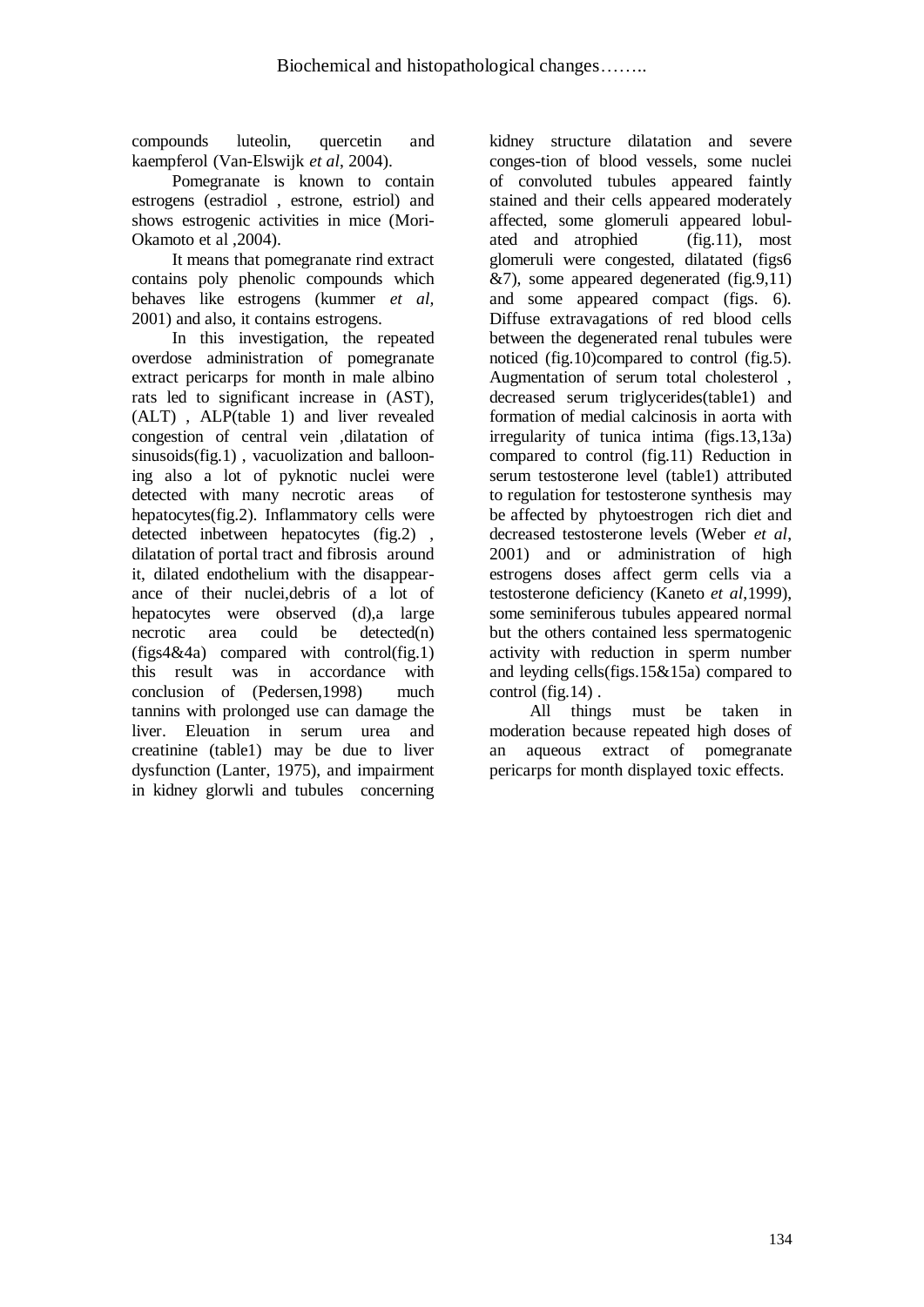| <b>Groups</b><br><b>Parameters</b> | control    | <b>Treated with overdose</b> |
|------------------------------------|------------|------------------------------|
| <b>AST</b>                         | 38.7       | 46.331*                      |
| (U/L)                              | ±1.9       | $\pm 2.02$                   |
| <b>ALT</b>                         | 22         | $28*$                        |
| (U/L)                              | ±1.76      | $\pm 1.55$                   |
| <b>ALP</b>                         | 83         | 941*                         |
| (U/L)                              | $\pm 2.21$ | $\pm 3.07$                   |
| Urea                               | 21.33      | $16.6\downarrow$ *           |
| mg/dl                              | $\pm 1.31$ | $\pm 0.98$                   |
| Creatinine                         | 0.8        | $0.35\downarrow$ *           |
| mg/dl                              | $\pm 0.98$ | $\pm 0.17$                   |
| Cholesterol                        | 130        | 1451**                       |
| mg/dl                              | ±2.71      | ±4.12                        |
| Triglycerides                      | 56.4       | 46.47↓*                      |
| mg/dl                              | $\pm 3.11$ | $\pm 2$                      |
| Testosterone                       | 1.8        | $0.8\downarrow$ *            |
| ng/ml                              | $\pm 0.05$ | ±0.032                       |

**Table(1): showing the effect of treatment with overdose( 1.3g/kg)of an aqueous extract of pomegranate epricarps on some liver function tests, kidney function tests ,cholesterol ,triglycerides and testosterone for month in male albino rats.**

Number of rats in control groups  $=6$ Number of rats in treated group  $=8$  $* P < 0.05$  $*P<0.01$ 

# **Legend of figures**

Fig.1 : Control rat liver showing the normal histological structure H&E x200 **Fig.2:** Liver of rat treated with (1.3g/k) aqueous extract of P.granatum for month showing severe congestion of central vein , dilatation of sinusoids and vacuolization of hepatocytes and Inflammatory cells were detected inbetween hepatocytes H&E x400 **Fig.3:**Liver of rat treated with (1.3g/k) aqueous extract of P.granatum for month vacuolization and ballooning also a lot of pyknotic nuclei were detected with many necrotic areas of hepatocytes. H&E x400

**Fig.4:** Liver of rat treated with (1.3g/k) aqueous extract of P.granatum for month showing dilatation of portal tract and fibrosis around it H&E x 250

**Fig.4a**: Liver of rat treated with (1.3g/k) aqueous extract of P. granatum for month showing dilatation of portal tract and fibrosis was noticed around it, dilated endothelium with the disappearance of their nuclei,debris of a lot of hepatocytes were observed (d),a large necrotic area could be detected(n) H&E x 500

**Fig.5:** kidney of control rat H&E x 250 **Fig.6:** kidney of of rat treated with (1.3g/k) aqueous extract of P. granatum for month showing glomeruli were congested and compact H&E x 500 **Fig.7** : kidney of rat treated with  $(1.3g/k)$ aqueous extract of P. granatum for month showing swelling of glomeruli and degenerated tubules H&E x 400 **Fig.8 :** kidney of of rat treated with (1.3g/k) aqueous extract of P. granatum for month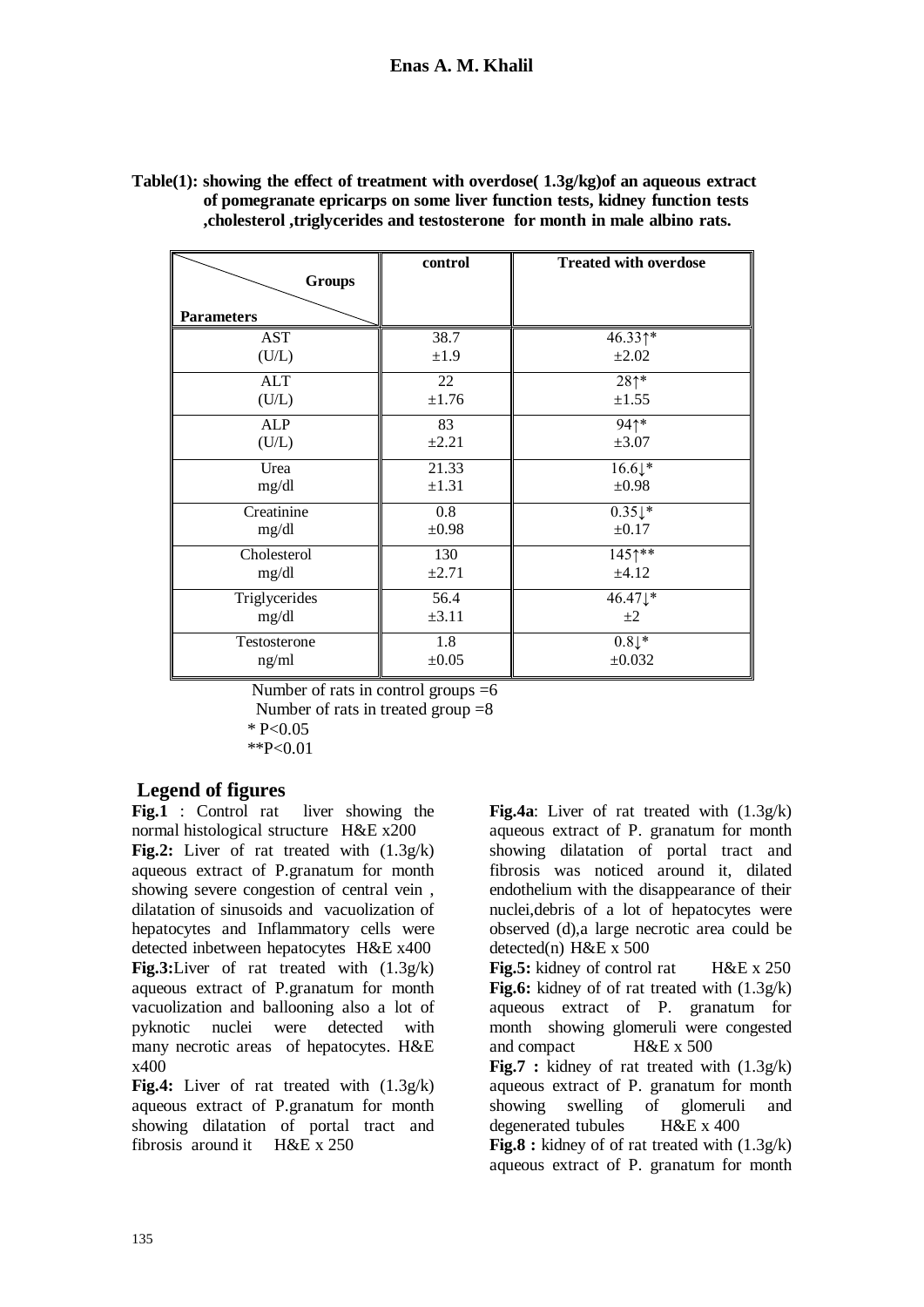showing dilatation and severe congestion of blood vessels,

**Fig.9 :**some nuclei of convoluted tubules appeared faintly stained and their cells appeared moderately affected, some glomeruli appeared lobulated and atrophied H&E x250

kidney of of rat treated with (1.3g/k) aqueous extract of P. granatum for month showing degenerated glomerulus H&Ex250 **Fig.10:** kidney of rat treated with (1.3g/k) aqueous extract of P. granatum for month showing diffuse extravagations of red blood cells between the degenerated renal tubules H&E x 500

**Fig.11:** Aorta of control rat H&E x250 **Fig.13:** Aorta of rat treated with (1.3g/k) aqueous extract of P. granatum for month showing formation of medial calcinosis in aorta with irregularity of tunica intima H&E x100

**Fig.13a**: Aorta of rat treated with (1.3g/k) aqueous extract of P. granatum for month showing formation of medial calcinosis in aorta with irregularity of tunica intima H&E x160

**Fig.14:**Testis of control rat H&E x 200 **Fig.15:** Testis of rat treated with (1.3g/k) aqueous extract of P. granatum for month showing some tubules appeared normal and others contained less spermatogenic activity with reduction in sperm number and leyding cells H&Ex250 **Fig.15a:** Testis of rat treated with (1.3g/k)

aqueous extract of P. granatum for month showing some tubules appeared normal and others appeared moderately affected H&Ex500

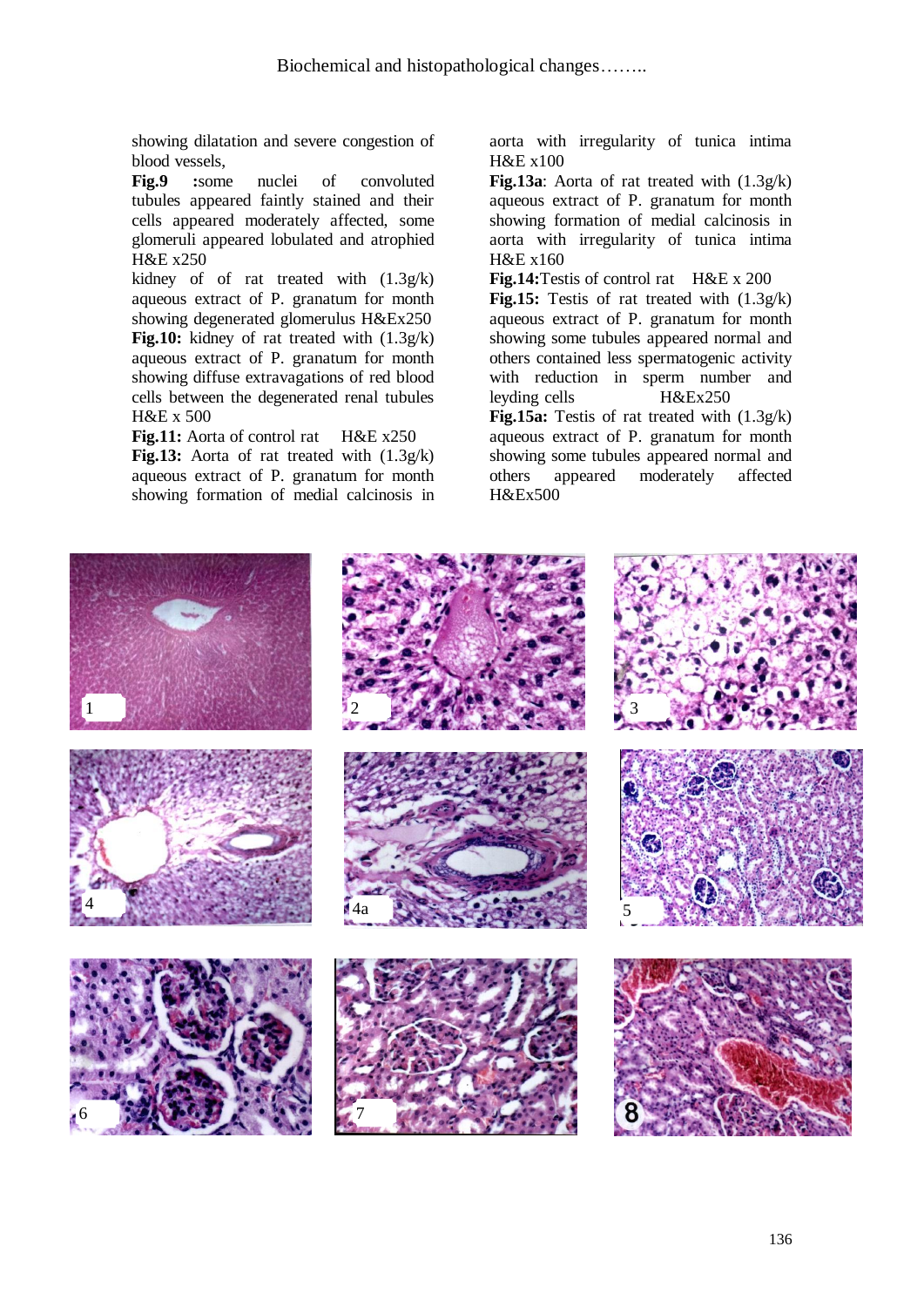

### **References**

- 1. **Afaq, F. ; Saleem, M. ;Krueger, C.G.; Reed, J.D. and Mukhtar H. (2004):**  Anthocyanin-and hydrolysable tannin- rich pomegranate fruit extract modulates MAPK and NF-kappa B pathways and inhibits skin tumorigenesis in CD-1mice.Int.J.Cancer.28
- 2. **2-Allain,C.C.; Poon,L.S.; Chem,C.S.; , Richamond, W. and Fu,P.C.(1974):**  Enzymatic determination of total serum cholesterol .Clin ,Chem,20,4.
- 3. **Aviram, M.; Rosenblat,M.; Gaitini ,D.; Nitecki S.; Hoffman A.; Dornfeld L.; Volkova N.;Presser D.; Attias J. Liker,H. and Hayek T.(2004):** Pomegranate juice consumption for three years by patients With carotid artery stenosis ereduces common carotid intima –media thickness, blood pressure and LdL oxidation. Clin. Nutr.; 23 (3):423
- 4. **Bartles, H.; Bohmer, M.; Filler G.,Priem F and Lepage,N. (1971):** Micro-determination of creatinine. Clin Chem Acta 32,81.
- 5. **Ben-Nasr, C.; Ayed, N.; and Metche, M (1996):** Quantitative determination of the

polyphenolic content of pomegranate peel. Z.Lebensm.unters .Forsch ;203(4) :374

- 6. **Bucolo, G. and David, H.(1973):** Quantitative determination of serum trigly-cerides by the use of enzymes .Clin, Chem., 19,476.
- 7. **Carraz, G.L.M. ;Willemot, J. and Demenge,P. (1978):** Penta-O-gal-loyl-ßglucose is useful as an hypoglycaemic agent. Fr. Demande2, 380,29
- 8. **Chidambara,M. K. ;Reddy ,V.K.; Veigas, J. M. and Murthy,U.D. (2004):**  Study on wound healing activity of Punica granatum peel .J. Med.;7(2):256
- 9. **Das, A.K.; Mandal,S.C.; Banerjee, S.K.;Sinha,s.;Das,J.Saha,B.and Pal,M. (1999):** Studies on anti diarrhoeal activity of Punica granatum seed extract in rats.J.Ethnopharmacol ;15;68(1-3):205
- 10. **Das, A.K.; Mandal,S.C.; Banerjee, S.K.;Sinha,s.; Saha,B. Pal,M.(2001):** Studies on the hypoglycaemic of Punica granatum seed in streptozotocin induced diabetic rats. Phytother. Res.15,628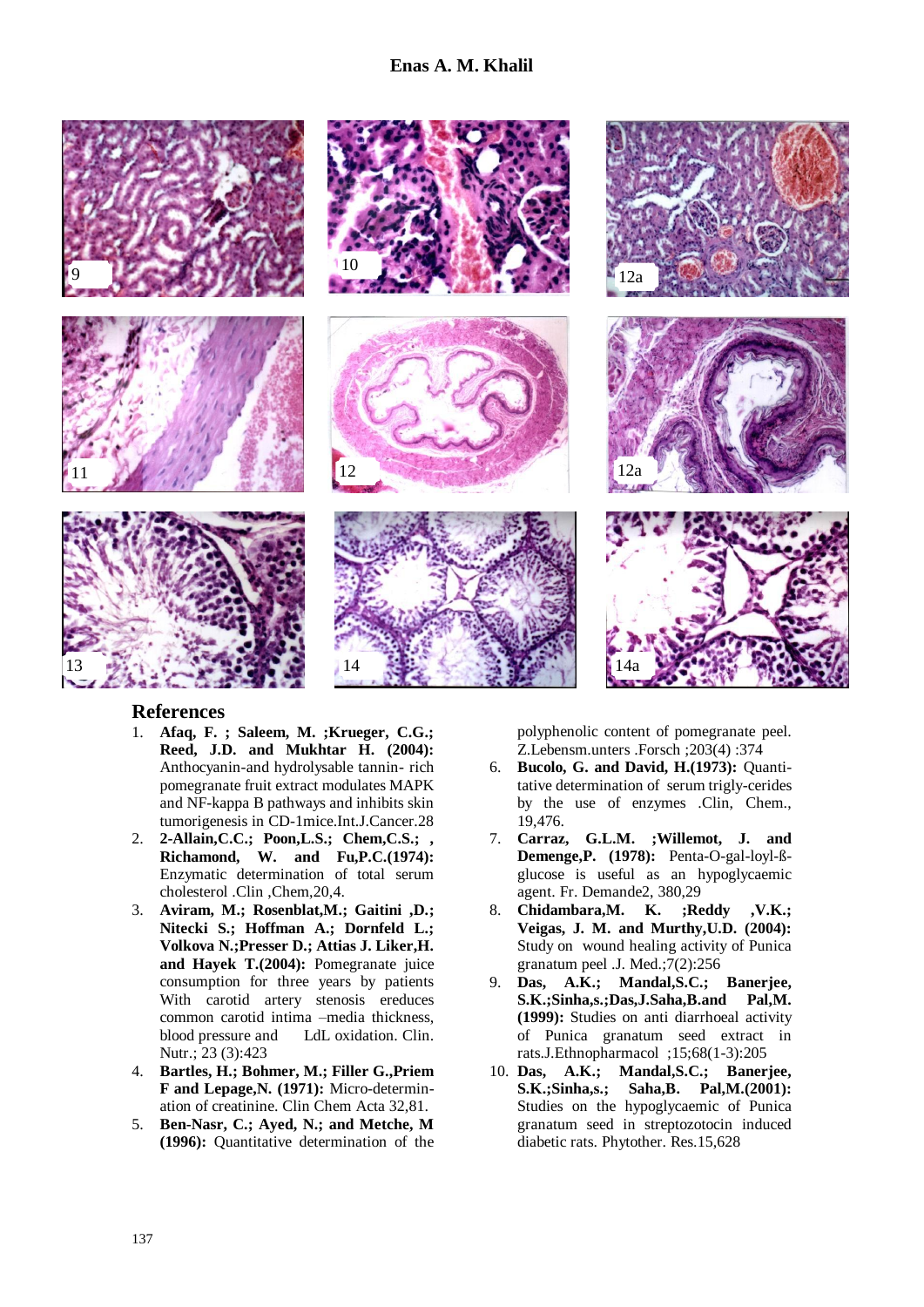- 11. **Duck,J.A.; Codwin, M.J.,and Cillier, J.(2002):** Hand Book of Medicinal Herbs CRC press P.582
- 12. **German Society for clinical chemistry (1972):** Standard method for clinical chemistry ,standard method for determination of alkaline phosphatase (ALP) activity. J.Clin. Chem. Clin. Biochem. 290
- 13. **Jafri, M.A.; Aslam, M. ;Javed ,K. Singh, S.(2000):**Effect on Punica granatum linn. (flowers) on blood glucose level in normal and alloxan –induced diabetic rats.J.Ethonpharma.70,309
- 14. **Kaneto, M.; Kanamor, I. S. Hishikawa, A. and Kishi, K.(1999):** Epididymal sperm motion as a parameter of male reproductive toxicity :sperm motion ,fertility and histopathology in ethynyle estradiol – treated rats .Reprod. Toxicol;(4):279
- 15. **Kawaii,S.and Lansky E.P.(2004):**  Differentiation -promoting activity of pomegranate (Punicagranatum)fruit extracts in Hl-60 humanpromyelocytic leukemia cells.J.Med.Food 7(1):13
- 16. **Kummer,v.;Maskova,J.;Canderle,j;Zral y,Z.andNEca,J.(2001):** Estrogenic effects of silymarin in ovariectomized rats.Vet.Med.Czech.46,17
- 17. **Lanter,A.L.(1975):**Clinical Biochemistry  $7<sup>th</sup>$  ed . 1<sup>st</sup> -6<sup>th</sup> ed by A.Cantarow and M. Trumper. W. B. Saunders Company p.618.
- 18. **Mori-Okamoto,J.; Otawara- Hamamoto ,Y. ;Yamato,H. and Yoshimura H. (2004):** Pomegranate extract improves a depressive state and bone properties in menopausal syndrome model ovariectomized mice.J. Ethnopharmacol.; 92(1):93
- 19. **Noda, Y.; Kaneyuki, T.; Mori A. and Packer,L.(2002):** Antioxidant activities of pomegranate fruit extract and its anthocyanidins: delphinidin, cyaniding, and pelargonidin.J.Agri. Food Chem.2;50(1): 166.
- 20. **Nozire ,O. and Serpil,D.(1993):** Valuation of the pomegranate (Punica granatumL.) peels from the stand point of pharmacy .Ankara Ecz.Fak.Derg.,22(1-2): 21
- 21. **Paget, G. E. and Barnes, J.M.(1964):**"In toxicity tests" Vol.(1). Chapter (6) P.135, Editor Laurance, D.R. and A. L. Academic Press, London, New York
- 22. **Pederson,M., (1998):** Nutritional Herbology a Reference Guide to Health  $4<sup>th</sup>$ printing Printing , revised and expanded edition ,Wendell W. Whiteman Co., Warsdaw,I.N.
- 23. **Peirce,A.,(1999):** The AphA Practical Guide to natural Medicines , Stonesong

Press ,Wm. Morrow &Co., Inc., New York Book

- 24. **Reitman ,S. and Frankle,S.(1957) :** A colorimetric method for determination of serum glutamic oxaloacetic and glutamic pyruvic transaminases .Am. J. Clin Path.28:56
- 25. **Sastravaha,G. Yotnuengnit, p. Booncong P.and Sangtherapitikul P. (2003):**  Adjunctive periodontal treatment with Centella asiatica and Punica granatum extracts. preliminary study. J.Int.Acad Periodontol;5(4):106
- 26. **Satomi,H.; Umemura,K.;Ueno,A.Hatano ,T.Okuda,T.Noro,T.(1993):**Carbonic anhydrrase inhibtors from the pericarps of Punica granatum L.Biol.Pharm.Bull.; 16(8):787.
- 27. **Satyavati, G. V. ;Gupta, A. K. and Tandon ,N.(1978):**Medicinal Plants of India,Vol.2.Indian Council of Medicinal Research,New Delhi,P.539
- 28. **Schubert ,S.Y., Lansky,E.P. and Neeman ,I.(1999):** Antioxidant and eicosanoid enzyme inhibition propertiesof pomegranate seed oil and fermented juice flavonoids.J.Ethnopharmacol;66(1):11.
- 29. **Sendecor, G.W. and Coebram, W.C., 1969):** In "statistical Methods "6<sup>th</sup> ed Iowa" State Univ. Press Anes, Iowa, U. S.A. P.70
- 30. **Singhal,K.C.(1983):** Anthlmintic activity of Punica granatum and Artemesia siersiana against experimental infection in mice .Ind.J.Pharmacol.15,119
- 31. **Tabacco,A.;Meiattini,F.;Moda,E. and Tarli P.(1979):** Simplified enzymatic /colorimetric serum urea nitrogen determination .Clin. Chem.Feb.25,(2):336.
- 32. **Van-Elswijk,D.A., Schobel, U.P. Lansky, E.p. Irth ,H.and Van- der- Greef ,G.(2004):**Rapid dereplication of estrogen compounds in Punica granatum using online biochemical detection coupled to mass spectrometry Phytochemistry;65(2):233
- 33. **Vasconcelos ,L.C.,Sampaio M.C. Sampaio F.C.and HiginoJ.S.(2003):** Use of punica granatum as an anti fungal agent against candidosis associated with denture stomatitis. Mycoses;46(5-6) ;192.
- 34. **Vidal,A.;Fallarero,A;Pena,B.;Medima,M .Gra,B.River,F.;Gutierrez,Y.andVuorela, M.(2003):**Studies on the toxicity of Punica granatum L.(punicaceae) whole fruit extracts.J.Ethnopharma,89(2-3).295.
- 35. **Weber, K.; Setchell, K.; and Lephart,E. (2001):** Dietary soy –phytoestrogens decrease Testosterone levels and prostate weight without altering LH,prostate